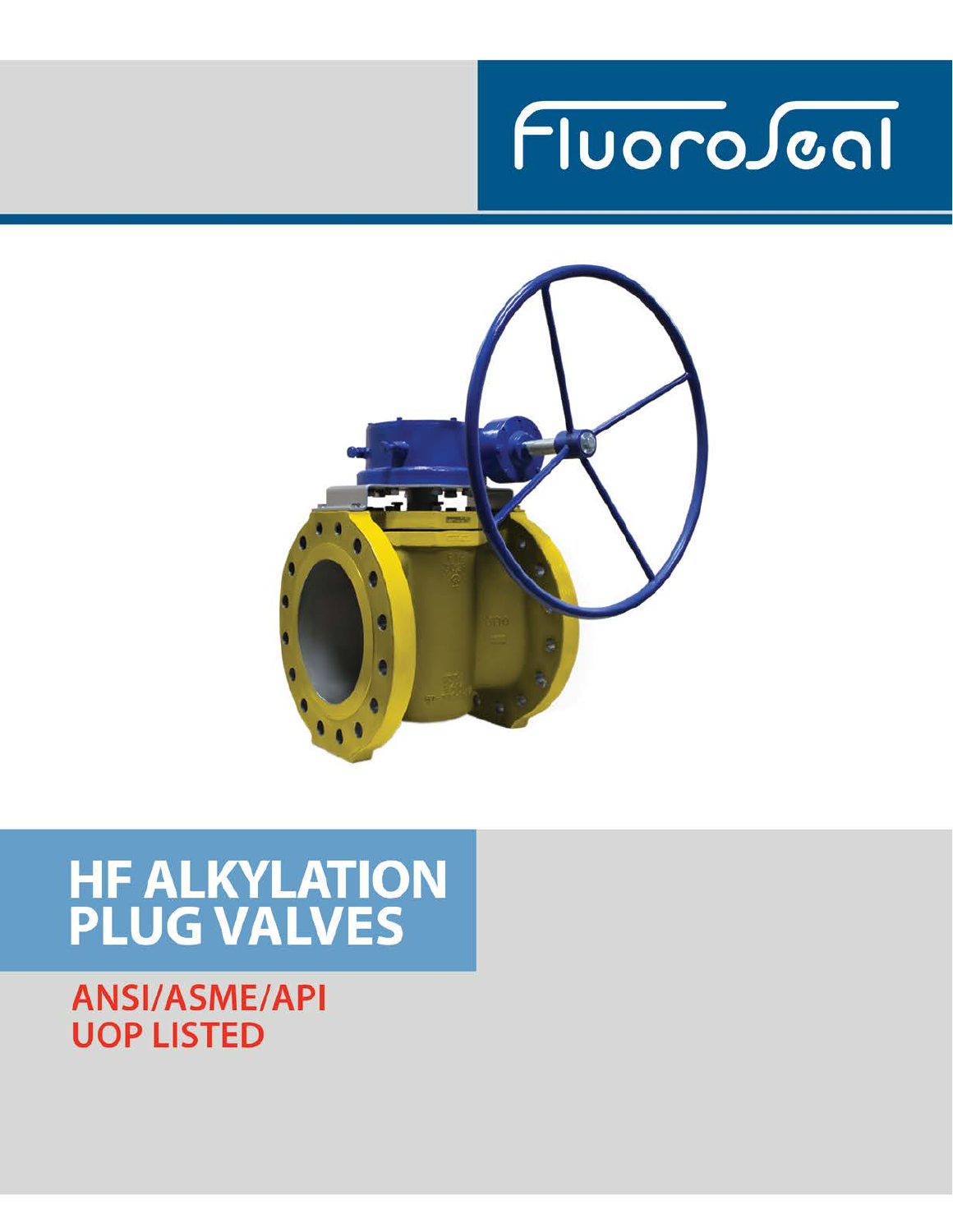### **DESIGN FEATURES**

# FluoroJeal



FluoroSeal is committed to providing the highest quality product to our HF Alkylation end users. As a result, FluoroSeal HF Alkylation Sleeved Plug Valves are designed, manufactured, and tested in strict compliance with the requirements of the UOP HF Alkylation Process Licensor specifications.

To ensure that we provide the highest quality product possible, FluoroSeal Inc. conducts a 100% radiographic inspection of each valve body per the requirements of ASTM E446 (DIN EN 444 & DIN EN462). In addition, each machined valve body is subjected to a 450 psig helium gas shell test prior to assembly. After assembly, HF Alkylation valves receive a 1.5 times max cold working pressure kerosene shell test per ASME B16.34 (DIN EN 12266-1), a low pressure gas seat test, and high pressure kerosene seat test.

FluoroSeal® Non-Lubricated HF Sleeved Plug Valves incorporate a fully contained PTFE fluorocarbon seat which provides for a long lasting, bubble-tight in-line seal as well as excellent resistance to fugitive emissions. The valve's engineered design allows for extended periods of trouble-free operation with little or no maintenance. The FluoroSeal HF Sleeved Plug Valve design features which ensure a trouble-free extended service life include:

### Long Lasting Bubble Tight Sealing

Engineered compression of the fully contained and locked-in PTFE seat provide for tight, robust, long lasting sealing.

### Adjustable In-Line & External Sealing

Because of its tapered design a FluoroSeal HF Sleeved Plug Valve is fully adjustable to stop both in-line and external leaks should they occur allowing users to run production for longer periods.

### Cavity Free

There are no cavities or pockets where process media and contaminates such as iron fluoride deposits can accumulate and affect the valve performance.

### Non-Lubricated

No external lubrication is required to affect a seal or control operating torque making this virtually a maintenance free valve.

### Quarter Turn Operation

Allows for quick opening and closing and provides for better emissions resistance compared to rising stem valves.



### **LIST OF COMPONENTS**

| No. | <b>Description/Part</b> | <b>Material</b>             |
|-----|-------------------------|-----------------------------|
| 1   | <b>Body</b>             | ASTM A494 Gr. M35-1         |
| 2   | Plug                    | <b>ASTM A494 Gr. M35-1</b>  |
| 3   | Cover                   | ASTM A216 Gr. WCB           |
| 4   | <b>Cover Bolts</b>      | ASTM A193 Gr. B7M           |
| 5   | <b>Adjusting Bolts</b>  | <b>ASTM A193 Gr. B7M</b>    |
| 6   | <b>Thrust Washer</b>    | <b>ASTM A494 Gr. M35-1</b>  |
| 7   | <b>Metal Diaphragm</b>  | MONEL <sup>®</sup> 400      |
| 8   | Delta Ring              | <b>Flexible Graphite</b>    |
| 9   | <b>Cover Seal Ring</b>  | <b>Flexible Graphite</b>    |
| 10  | Diaphragm               | <b>PTFE Fluorocarbon</b>    |
| 11  | Sleeve                  | <b>PTFE Fluorocarbon</b>    |
| 12  | Paint                   | <b>Acid Detecting Paint</b> |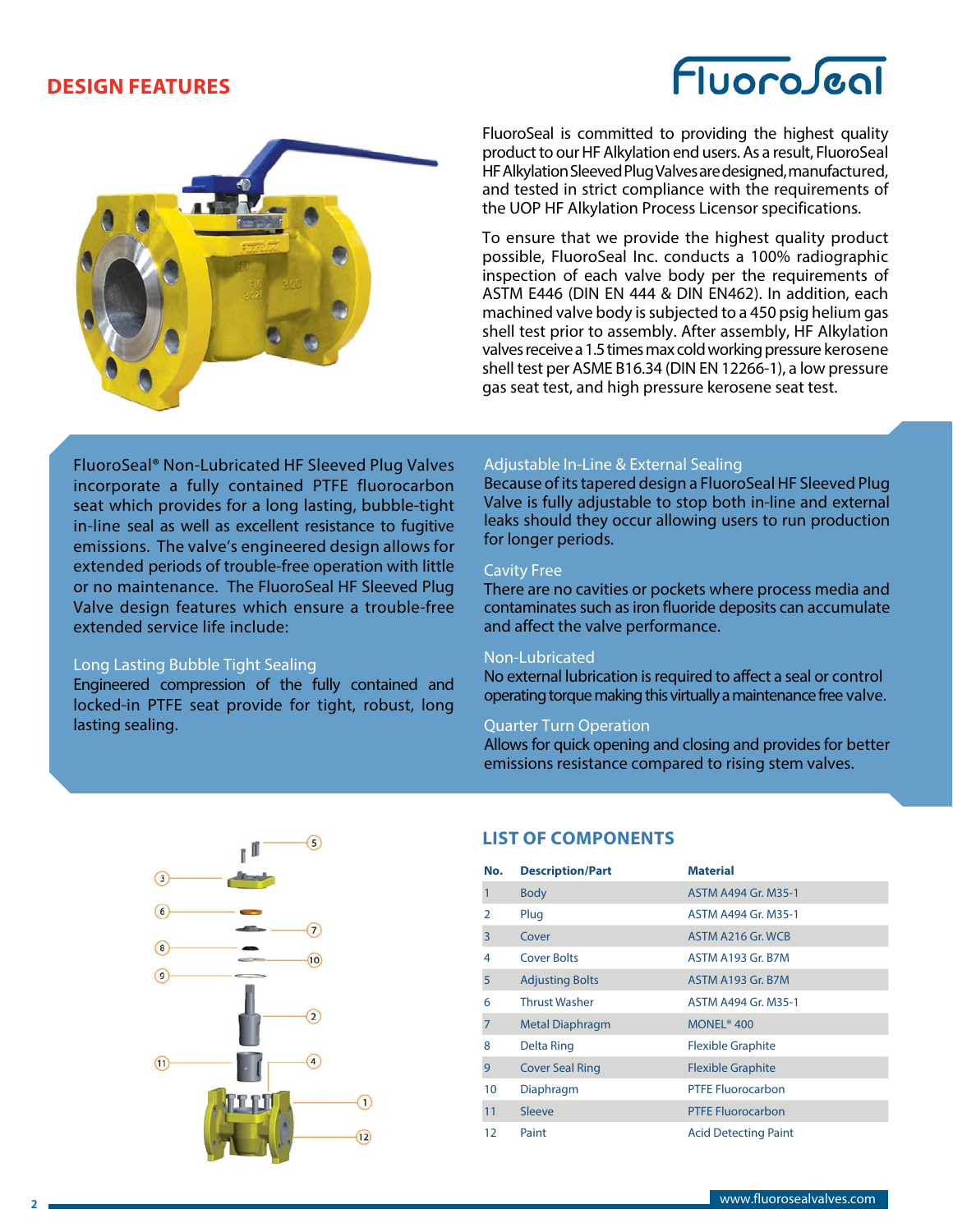# Fluoroscal

# **FOUNDRY**

### **QUALITY ENGINEERED INTO EVERY CASTING**

Through the use of solidification modeling, the Niyama criterion, and other proprietary engineering techniques a unique system of gating and risering is developed which provide for even casting cooling which greatly reduces or eliminates internal casting defects such as shrinkage and micro-porosity.

All newly designed FluoroSeal casting designs are subjected to a rigorous first article sampling procedure which includes radiography, liquid penetrant examination, and other non-destructive as well as destructive testing to verify the production techniques.



**Solidification Model**



### **HIGH QUALITY RAW MATERIALS ENSURE HIGH QUALITY CASTINGS**

All HF Alkylation valve body and plug castings poured in FluoroSeal's in house Montreal foundry are produced using VOD ingot (vacuum oxygen decarburization). VOD ingot is a highly refined, high purity raw material that helps to minimize impurities resulting in high quality castings.

FluoroSeal never alloys A494 M35-1 to produce HF Alkylation castings at the in house Montreal foundry. In addition, each pour of A494 M35-1 in the foundry is argon blanketed to reduce oxygen contamination.

**Firing Shells Molds**

### **NORTH AMERICAN FOUNDRY SOURCING**

To ensure the highest quality valve is produced all body and plug castings used in the manufacture of FluoroSeal UOP listed HF Alkylation valves are produced only by North American foundry sources.

Most of the HF Alkylation valves supplied utilize body and plug castings which are produced in FluoroSeal's inhouse investment cast foundry located at the Montreal, Canada manufacturing facility. All other foundry sources are located in North America; FluoroSeal doesn't procure HF Alkylation valve body or plug castings overseas as some manufacturers do.

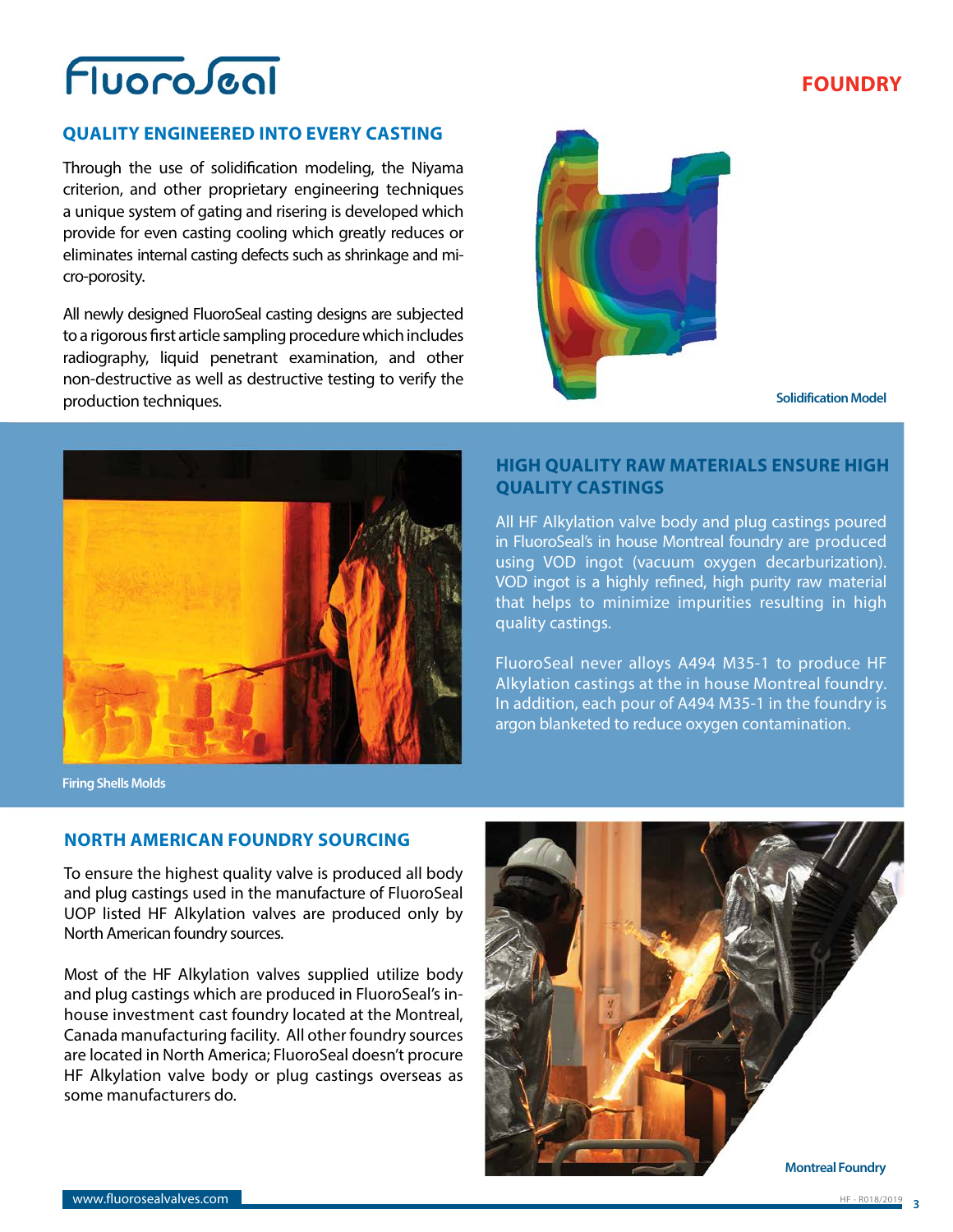

# **PRODUCT OVERVIEW**

### **STANDARD PORT HF PLUG VALVES 2-WAY ANSI/ASME CLASS 300**

SIZE 1/2" to 2" Screwed Ends Wrench Operated Actuators Optional on All Sizes

### **Dimensions to ANSI B16.11**

**E= Clearance required for resleeving measured from center line**



| <b>SIZE</b> |           |        |      |         |       |        |                |      |       |      | Weight |       |        |
|-------------|-----------|--------|------|---------|-------|--------|----------------|------|-------|------|--------|-------|--------|
|             | <i>in</i> | mm     | in.  | mm      | in    | mm     |                | in   | mm    | kg   | Ibs    | in    | mm     |
| 1/2"        | 3.93      | 100.00 | 3.38 | 85.90   | 8.00  | 203.00 | 1/2-14 NPT     | 0.55 | 14.00 | 2.0  | 4.4    | 6.38  | 162.10 |
| 3/4''       | 3.93      | 100.00 | 3.38 | 85.50   | 8.00  | 203.00 | 3/4-14 NPT     | 0.75 | 19.00 | 2.0  | 4.4    | 6.38  | 162.10 |
|             | 5.50      | 140.00 | 4.50 | 114.00  | 9.00  | 229.00 | 1-11 1/2 NPT   | 0.98 | 25.00 | 3.0  | 6.6    | 8.50  | 215.90 |
| 1/2"        | 6.30      | 160.00 | 5.31 | 135.00  | 14.25 | 362.00 | 1/2-11 1/2 NPT | 1.50 | 38.00 | 6.0  | 13.2   | 10.38 | 263.70 |
| $\gamma$    | 7.87      | 200.00 | 6.25 | 00. 159 | 16.50 | 419.00 | 2-11 1/2 NPT   | 1.97 | 50.00 | 10.0 | 22.0   | 12.25 | 311.20 |

### **STANDARD PORT HF PLUG VALVES 2-WAY ANSI/ASME CLASS 300**

SIZE 1/2" to 24" Flanged Ends Wrench or Gear Operated Actuators Optional on All Sizes **Dimensions to ANSI B16.5 & B16.10**

**E= Clearance required for resleeving measured from center line**

**EG= Enclosed gear operated**

**N= Number of holes**

**1 Two (2) top holes in flanges are tapped with UNC threads . See Hole-UNC column 2 Four (4) top holes in flanges are tapped with UNC threads . See Hole-UNC column \* 2 1/2" valves are made from 3" casting, but flanges are machined to 2 1/2" dimensions**



| <b>SIZE</b>            |               |                    |           | н                                                         |       | D            |      |                           |       | q                                                                     |      | b     |           |      |                   | d           |              | O                              |      | Weight        |              |                            | N               | Hole           |
|------------------------|---------------|--------------------|-----------|-----------------------------------------------------------|-------|--------------|------|---------------------------|-------|-----------------------------------------------------------------------|------|-------|-----------|------|-------------------|-------------|--------------|--------------------------------|------|---------------|--------------|----------------------------|-----------------|----------------|
|                        | $\mathsf{In}$ | mm                 | <i>in</i> | mm                                                        | in.   | mm           | in   | mm                        | in    | mm                                                                    | in.  | mm    | <i>in</i> | mm   | in.               | mm          | $\mathsf{I}$ | mm                             | kq   | lbs.          | $\mathsf{I}$ | mm                         |                 | <b>UNC</b>     |
| 1/2"                   | 5.50          | 139.70             | 3.38      | 86.00                                                     | 3.75  | 95.30        | 2.63 | 66.80                     | 1.38  | 35.00                                                                 | 0.56 | 14.20 | 0.06      | 1.52 | 0.63              | 16.0        | 8.00         | 203.00                         | 3.2  | 7.0           | 6.38         | 162.10                     |                 |                |
| 3/4''                  | 6.00          | 152.40             | 3.38      | 86.00                                                     | 4.63  | 117.60       | 3.25 | 82.60                     | 1.69  | 42.70                                                                 | 0.63 | 16.00 | 0.06      | 1.52 | 0.75              | 19.00       | 8.00         | 203.00                         | 4.1  | 9.0           | 6.38         | 162.10                     | 4               |                |
| 1 <sup>n</sup>         | 6.50          | 165.10             | 4.50      | 114.00                                                    | 4.88  | 124.00       | 3.50 | 88.90                     | 2.00  | 50.80                                                                 | 0.69 | 17.50 | 0.06      | 1.52 | 0.75              | 19.00       | 9.00         | 229.00                         | 5.5  | 12.0          | 8.50         | 215.90                     |                 |                |
| 11/2"                  | 7.50          | 190.50             | 5.31      | 135.00                                                    | 6.13  | 155.70       | 4.50 | 114.30                    | 2.88  | 73.20                                                                 | 0.81 | 20.60 | 0.06      | 1.52 | 0.88              | 22.40       | 14.25        | 362.00                         | 9.5  | 21.0          | 10.38        | 263.70                     | 4               |                |
| 2 <sup>n</sup>         | 8.50          | 215.90             | 6.25      | 159.00                                                    | 6.50  | 165.10       | 5.00 | 127.00                    | 3.63  | 92.00                                                                 | 0.88 | 22.40 | 0.06      | 1.52 | 0.75              | 19.00       | 16.50        | 419.00                         | 13.2 | 29.0          | 12.25        | 311.20                     | -8              |                |
| $*21/2'$               | 11.13         | 282.70             | 6.56      | 167.00                                                    | 8.25  | 209.60       | 5.88 | 149.40                    | 4.13  | 104.60                                                                | 1.13 | 28.70 | 0.06      | 1.52 | 0.88              | 22.40       | 16.50        | 419.00                         | 21.8 | 48.0          | 12.63        | 320.80                     | -8              |                |
| 3''                    |               | 11.13 282.70       | 6.56      | 167.00                                                    | 8.25  | 209.60       | 6.63 | 168.40                    | 5.00  | 127.00                                                                | 1.13 | 28.70 | 0.06      | 1.52 | 0.88              | 22.40       |              | 16.50 419.00                   | 21.8 | 48.0          | 13.63        | 346.20                     | -8              |                |
| $4^{\prime\prime}$     |               | 12.00 304.80       | 7.63      | 194.00                                                    | 10.00 | 254.00       | 7.88 | 200.20                    | 6.19  | 157.20                                                                | 1.25 | 31.80 | 0.06      | 1.52 | 0.88              | 22.40 23.63 |              | 600.00                         | 42.0 | 92.0          | 16.25        | 412.80                     | -8              |                |
| 4" EG                  |               | 12.00 304.80       | 9.10      | 231.00                                                    |       | 10.00 254.00 | 7.88 | 200.20                    | 6.19  | 157.20                                                                | 1.25 | 31.80 | 0.06      | 1.52 | 0.88              | 22.40       | 7.25         | 184.00                         | 54.0 | 119.0         | 17.63        | 447.80                     | -8              |                |
| $6''$ EG               |               | 15.88 403.40       | 10.80     | 274.00                                                    |       | 12.50 317.50 |      | 10.63 270.00              | 8.50  | 215.90                                                                | 1.44 | 36.60 | 0.06      | 1.52 | 0.88              | 22.40       | 7.25         | 184.00                         | 91.4 | 201.0         | 21.75        | 552.50                     | 12              |                |
| $8''$ EG <sup>1</sup>  |               | 16.50 419.10       | 12.75     | 324.00                                                    |       | 15.00 381.00 |      | 13.00 330.20              | 10.63 | 269.80                                                                | 1.63 | 41.40 | 0.06      | 1.52 | 1.00 <sub>1</sub> | 25.40       | 9.75         | 248.00   141.4   311.0   26.63 |      |               |              | 676.40                     | 12 <sup>1</sup> | $7/8" - 7$     |
| 10″ EG'                |               | 18.00 457.20       |           | 14.68 373.00                                              |       | 17.50 444.50 |      | 15.25 387.40              | 12.75 | 323.90                                                                | 1.88 | 47.80 | 0.06      | 1.52 | 1.13              | 28.70       | 9.75         | 248.00 210.9 464.0 31.25       |      |               |              | 793.80                     | 16              | $1 - 8$        |
| 12" EG                 |               | 19.75 501.70       |           | 16.40 417.00 20.50 520.70 17.75 450.90 15.00              |       |              |      |                           |       | 381.00                                                                | 2.00 | 50.80 | 0.06      | 1.52 | 1.25              | 31.80       | 13.75        | 349.25                         |      |               |              | 279.0 614.0 33.75 857.30   |                 | $16111/8" - 8$ |
| 14" EG                 |               | 30.00 762.00       | 17.40     | 442.00 23.00                                              |       |              |      | 584.20 20.25 514.40 16.25 |       | 412.80                                                                | 2.12 | 53.80 | 0.06      | 1.52 | 1.25              | 31.80       | 13.75        | 349.25                         |      | $363.0$ 800.0 | 34.75        | 882.70                     | 20              |                |
| 16" EG'                |               | 33.00 838.20 21.29 |           | 540.72   25.50   647.70   22.50   571.50   18.50          |       |              |      |                           |       | 469.90                                                                | 2.19 | 55.63 | 0.06      | 1.52 | 1.38              | 34.93       | 9.85         | 698.50                         |      |               |              | 46.00 1168.40 20 1 1/4"-8  |                 |                |
| 18" EG                 |               | 36.00 914.40 21.29 |           | 540.84 28.00 711.20 24.75 628.65 21.00                    |       |              |      |                           |       | 533.40                                                                | 2.31 | 58.67 | 0.06      | 1.52 | 1.38              | 34.93       | 9.85         | 698.50                         |      |               |              | 46.00 1168.40 24           |                 |                |
| $20''$ EG <sup>2</sup> |               |                    |           | 39.00 990.60 27.43 696.70 30.50 774.70 27.00 685.80 23.00 |       |              |      |                           |       | 584.20                                                                | 2.44 | 61.98 | 0.06      | 1.52 | 1.38              | 34.93       | 9.85         | 698.50                         | ۰    |               |              | 57.63 1463.80 24 1 1/4"-81 |                 |                |
| $24''$ EG <sup>1</sup> |               |                    |           |                                                           |       |              |      |                           |       | 45.00 1143.0 27.43 696.70 36.00 914.40 32.00 812.80 27.25 692.15 2.69 |      | 68.33 | 0.06      | 1.52 | 1.63              | 41.28       | 9.85         | 698.50                         |      |               |              | 57.63 1463.80 24 1 1/2"-8  |                 |                |

### **UOP APPROVED DRAWINGS**

| <b>Size</b>     | Fiaure<br><b>Number</b> | <b>UOP Approved</b><br><b>Drawing</b> | <b>Size</b> | Figure<br><b>Number</b> | <b>UOP Approved</b><br><b>Drawing</b> | <b>Size</b>     | Figure<br><b>Number</b> | <b>UOP Approved</b><br><b>Drawing</b> | <b>Size</b> | <b>Figure</b><br><b>Number</b> | <b>UOP Approved</b><br><b>Drawing</b> |
|-----------------|-------------------------|---------------------------------------|-------------|-------------------------|---------------------------------------|-----------------|-------------------------|---------------------------------------|-------------|--------------------------------|---------------------------------------|
| 1/2"            | <b>R302SE</b>           | SU-0760                               | 1/2"        | <b>R302F</b>            | SU-0220                               | 4"EG            | <b>R302F</b>            | SU-0216                               | 14''        | <b>R302F</b>                   | SU-0218                               |
| 3/4''           | <b>R302SE</b>           | SU-0761                               | 3/4"        | <b>R302F</b>            | SU-0220                               | 6''             | <b>R302F</b>            | SU-0216                               | 16"         | <b>R302F</b>                   | SU-0219                               |
| 1 <sup>''</sup> | <b>R302SE</b>           | SU-0762                               |             | <b>R302F</b>            | SU-0216                               | 8''             | <b>R302F</b>            | SU-0217                               | 18''        | <b>R302F</b>                   | SU-0219                               |
| 1 1/2″          | <b>R302SE</b>           | SU-1433                               | 1/2"        | <b>R302F</b>            | SU-0216                               | 10 <sup>n</sup> | <b>R302F</b>            | SU-0218                               | 20''        | <b>R302F</b>                   | SU-0219                               |
| 2 <sup>''</sup> | <b>R302SE</b>           | SU-1434                               |             | <b>R302F</b>            | SU-0216                               | 12"             | <b>R302F</b>            | SU-0218                               | 24''        | <b>R302F</b>                   | SU-0219                               |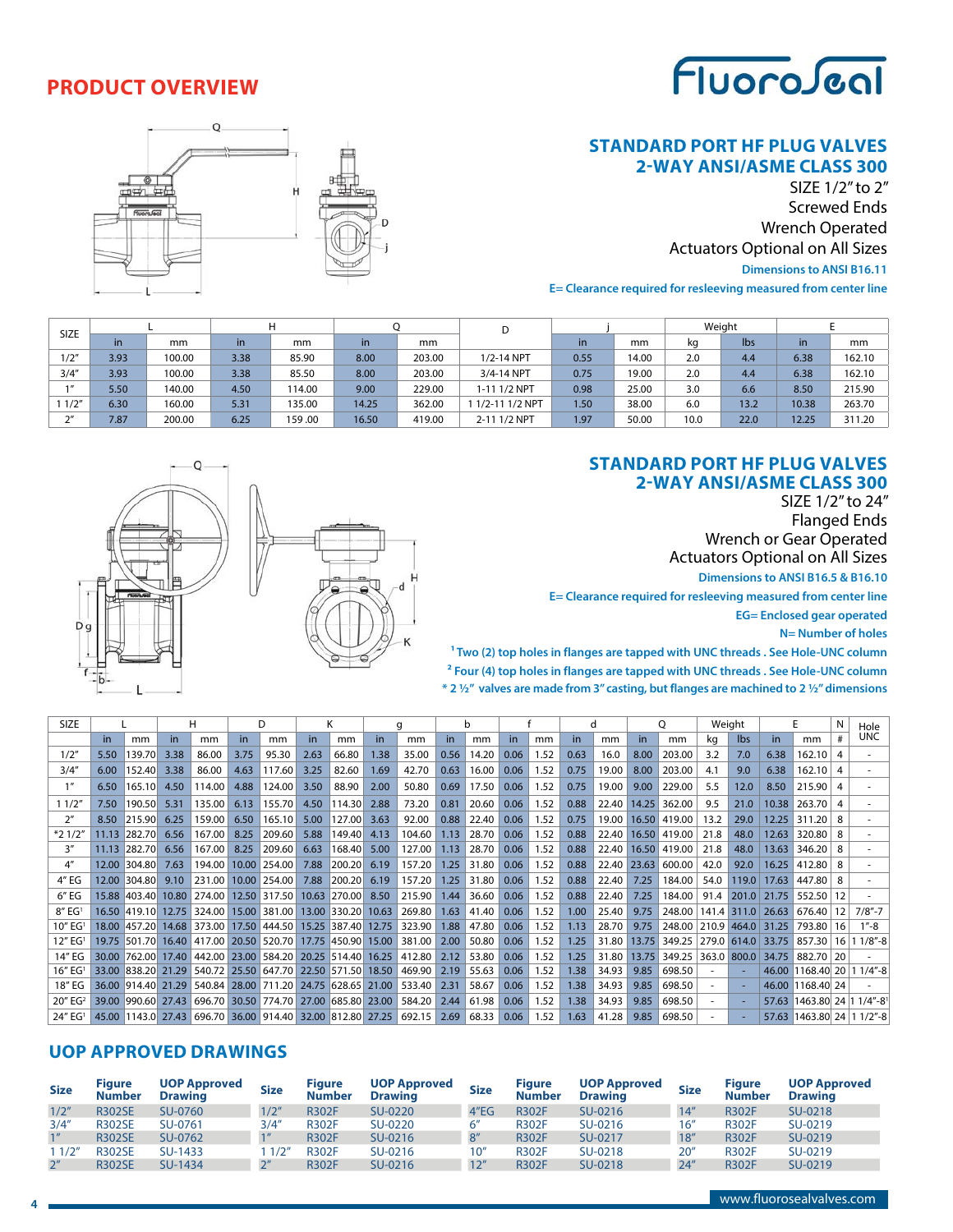

### **PRODUCT OVERVIEW**

### **FULL ROUND PORT HF PLUG VALVES**

Unlike other valve designs which utilize a larger sized reduced port plug to increase flow the FluoroSeal Full Bore HF Sleeved plug valve is designed with a full, round port through the entire valve. This provides for high flow capacity with minimal pressure drop. When sizing a piping system and evaluating losses designers can consider this valve as an equivalent length of pipe. FluoroSeal Full Bore HF Sleeved plug valves are commonly used in HF Acid Rapid Evacuation systems and other applications where high flow is a great concern.





### **FULL ROUND PORT HF PLUG VALVES ANSI/ASME CLASS 300**

SIZE 3/4" to 10" Flanged Ends Wrench or Gear Operated Actuators Optional on All Sizes **E= Clearance required for resleeving measured from center line EG= Enclosed gear operated N= Number of holes**

**1 Two (2) top holes in flanges are tapped with UNC threads . See Hole-UNC column** 

|             |      |                  |      | н      |      |                                        |           |                                                                         |           |        |      |       |           |      |           |             |       |                    |    | Weight |       |                  |                 | Hole       |
|-------------|------|------------------|------|--------|------|----------------------------------------|-----------|-------------------------------------------------------------------------|-----------|--------|------|-------|-----------|------|-----------|-------------|-------|--------------------|----|--------|-------|------------------|-----------------|------------|
| <b>SIZE</b> |      | mm               | in.  | mm     | in.  | mm                                     | <i>in</i> | mm                                                                      | <i>in</i> | mm     | in   | mm    | <i>in</i> | mm   | <i>in</i> | mm          | in.   | mm                 | kq | lbs    |       | mm               |                 | <b>UNC</b> |
| 3/4''       | 6.00 | 152.40           | 4.43 | 112.42 | 4.62 | 117.35                                 | 3.25      | 82.55                                                                   | 1.69      | 42.93  | 0.62 | 15.75 | 0.06      | 1.52 | 0.75      | 19.10       | 9.00  | 228.60             |    |        | 5.50  | 139.65           |                 |            |
|             | 6.50 | 165.10           | 5.03 | 127.65 | 4.88 | 123.95                                 | 3.50      | 88.90                                                                   | 2.00      | 50.80  | 0.68 | 17.27 | 0.06      | 1.52 | 0.75      | 19.10       |       | 14.25 361.95       |    |        | 6.23  | 158.22           |                 |            |
| 1/2''       | 7.50 | 190.50           | 5.81 | 147.51 | 6.12 | 155.45                                 | 4.50      | 114.30                                                                  | 2.88      | 73.15  | 0.81 | 20.57 | 0.06      | 1.52 | 0.88      |             |       | 22.40 16.50 419.10 |    |        | 7.41  | 188.14           |                 |            |
|             | 8.50 | 215.90           | 8.87 | 225.27 | 6.50 | 165.10                                 | 5.00      | 127.00                                                                  | 3.62      | 91.95  | 0.87 | 22.10 | 0.06      | 1.52 | 0.75      | 19.10       | 7.25  | 184.15             |    |        | 9.62  | 244.35           |                 |            |
| $3''$ EG    |      | $11.12$   282.45 | 8.94 | 227.18 | 8.25 | 209.55                                 | 6.62      | 168.15                                                                  | 5.00      | 127.00 | 1.12 | 28.45 | 0.06      | 1.52 | 0.88      | 22.40       | 7.25  | 184.15             |    |        |       | $10.30$   261.67 | -8              |            |
| 4" EG       |      |                  |      |        |      | 12.00 304.80 11.30 287.10 10.00 254.00 | 7.88      | 200.15                                                                  | 6.19      | 157.23 | 1.25 | 31.75 | 0.06      | 1.52 | 0.88      | 22.40 9.75  |       | 247.65             |    |        | 14.01 | 355.85           | -8              |            |
| $6''$ EG    |      |                  |      |        |      |                                        |           | 22.00 558.80 17.60 447.04 12.50 317.50 10.62 269.75                     | 8.50      | 215.90 | 1.44 | 36.58 | 0.06      | 1.52 | 0.88      | 22.40 12.00 |       | 304.80             |    |        | 17.59 | 446.76           | 12              |            |
| 8″ EG       |      |                  |      |        |      |                                        |           | 27.00 685.80 18.80 477.42 15.00 381.00 13.00 330.20 10.62 269.75        |           |        | 1.62 | 41.15 | 0.06      | 1.52 | 1.00      |             |       | 25.40 11.80 299.72 |    |        |       | 23.08 586.16     | 12              | $7/8" - 9$ |
|             |      |                  |      |        |      |                                        |           | 10" EG 32.50 825.50 23.96 608.58 17.50 444.50 15.25 387.35 12.75 323.85 |           |        | 1.87 | 47.50 | 0.06      | 1.52 | 1.13      | 28.58       | 12.00 | 304.80             |    |        |       | 27.17 690.19     | 16 <sup>1</sup> |            |

### **UOP APPROVED DRAWINGS**

| <b>Size</b>    | <b>Figure</b><br><b>Number</b> | <b>UOP Approved</b><br><b>Drawing</b> | <b>Size</b>     | <b>Figure</b><br><b>Number</b> | <b>UOP Approved</b><br><b>Drawing</b> |
|----------------|--------------------------------|---------------------------------------|-----------------|--------------------------------|---------------------------------------|
| 3/4''          | <b>R302F</b>                   | SU-0824                               | 4 <sup>''</sup> | <b>R302F</b>                   | SU-0824                               |
| 1 <sup>n</sup> | <b>R302F</b>                   | SU-0824                               | 6″              | <b>R302F</b>                   | SU-0824                               |
| 11/2"          | <b>R302F</b>                   | SU-0824                               | 8''             | <b>R302F</b>                   | SU-0824                               |
| 2 <sup>n</sup> | <b>R302F</b>                   | SU-0824                               | 10''            | <b>R302F</b>                   | SU-0824                               |
| 3''            | <b>R302F</b>                   | SU-0824                               |                 |                                |                                       |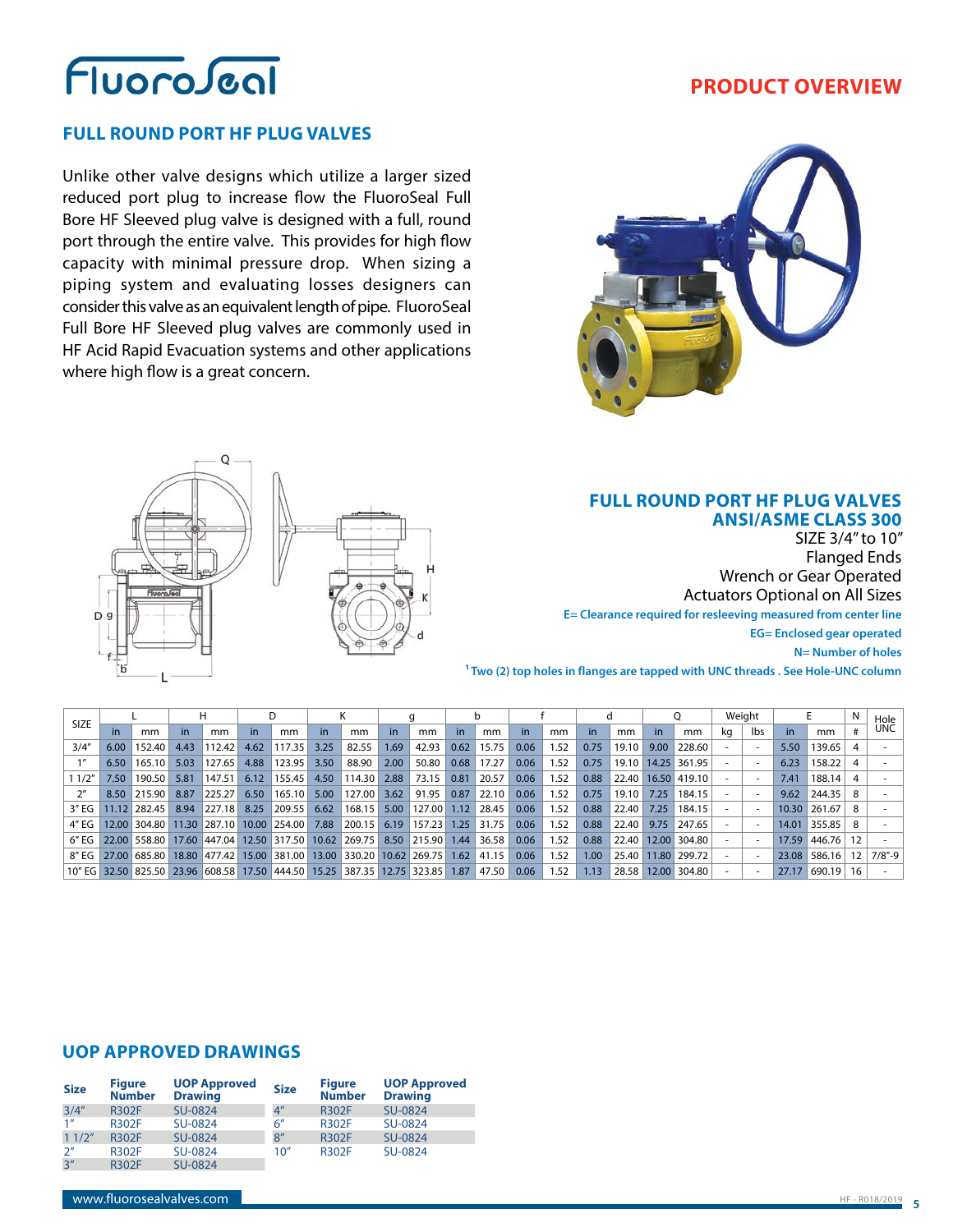## **PRODUCT OVERVIEW**

### **EZ SEAL HF SLEEVED PLUG VALVES**

FluoroSeal's patented EZ Seal valve adjustment system provides an easily accessible, single point frontal adjustment bolt which allows users to easily make stem seal and plug adjustments and eliminates the issue of adjustment bolt accessibility even when valves are fully automated. Through the use of a proprietary cam design, the EZ-SEAL® offers 360° simultaneous and even compression of the stem packing and eliminates the possibility of side loading the plug and stem seal. Because the plug and stem packing are evenly compressed both in-line and stem seal leakage are virtually eliminated. In addition, the unique visual adjustment gauge provides local indication of remaining valve life which assists with maintenance planning.



# FluoroJeal



### **EZ SEAL HF WRENCH VALVE 2-WAY ANSI/ASME CLASS 300**

SIZE 1/2" to 4" Flanged Ends Wrench Operated Actuators Optional on All Sizes

| <b>SIZE</b>     |       |       |        |           |        |       |        |      |        |                   |        |       |       |      |      |      |       |      |        |
|-----------------|-------|-------|--------|-----------|--------|-------|--------|------|--------|-------------------|--------|-------|-------|------|------|------|-------|------|--------|
| in.             | mm    | in.   | mm     | <i>in</i> | mm     | in    | mm     | in   | mm     | in                | mm     | in    | mm    | in   | mm   | in.  | mm    | in.  | mm     |
| 1/2"            | 12.5  | 5.50  | 139.70 | 6.0       | 152.40 | 3.75  | 95.25  | 2.62 | 66.54  | 1.38 <sup>°</sup> | 35.0   | 0.56  | 14.20 | 0.06 | 1.52 | 0.63 | 16.0  | 8.3  | 210.82 |
| 3/4''           | 18.75 | 6.00  | 152.40 | 6.0       | 152.40 | 4.62  | 117.34 | 3.25 | 82.60  | 1.69              | 42.7   | 0.62  | 15.74 | 0.06 | 1.52 | 0.75 | 19.00 | 8.3  | 210.82 |
|                 | 25    | 6.50  | 165.10 | 6.0       | 152.40 | 4.88  | 124.00 | 3.50 | 88.90  | 2.00              | 50.8   | 0.68  | 17.27 | 0.06 | 1.52 | 0.75 | 19.00 | 8.3  | 210.82 |
| 11/2''          | 37.5  | 7.50  | 190.50 | 7.2       | 182.88 | 6.12  | 155.44 | 4.50 | 14.30  | 2.88              | 73.2   | 0.81  | 20.60 | 0.06 | 1.52 | 0.88 | 22.40 | 10.3 | 261.62 |
| 2 <sup>n</sup>  | 50    | 8.50  | 215.90 | 7.9       | 200.66 | 6.50  | 165.10 | 5.00 | 27.00  | 3.62              | 91.94  | 0.87  | 22.09 | 0.06 | 1.52 | 0.75 | 19.00 | 24.3 | 617.22 |
| $*21/2"$        | 62.5  | 11.12 | 282.44 | 8.4       | 213.36 | 8.25  | 209.60 | 5.88 | 149.40 | 4.12              | 104.64 | 1.127 | 28.44 | 0.06 | 1.52 | 0.88 | 22.40 | 24.3 | 617.22 |
| 3''             | 80    | 11.12 | 282.44 | 8.4       | 213.36 | 8.25  | 209.60 | 6.62 | 168.14 | 5.00              | 127.0  | 1.12  | 28.44 | 0.06 | 1.52 | 0.88 | 22.40 | 24.3 | 617.22 |
| 4 <sup>''</sup> | 100   | 12.00 | 304.80 | 9.9       | 251.46 | 10.00 | 254.00 | 7.88 | 200.20 | 6.19              | 157.2  | 1.25  | 31.80 | 0.06 | 1.52 | 0.88 | 22.40 | 24.3 | 617.22 |



### **EZ SEAL HF GEAR VALVE 2-WAY ANSI/ASME CLASS 300**

SIZE 4" to 6" Flanged Ends Gear Operated Actuators Optional on All Sizes

| SIZE                    |     |       |        |      |        |       |        |       |        |           |        |           |       |      |      |      |       |      |       |
|-------------------------|-----|-------|--------|------|--------|-------|--------|-------|--------|-----------|--------|-----------|-------|------|------|------|-------|------|-------|
| in.                     | mm  | in    | mm     | in   | mm     |       | mm     | in    | mm     | <i>in</i> | mm     | <i>in</i> | mm    | in.  | mm   | in.  | mm    |      | mm    |
|                         | 100 | 12.00 | 304.80 | 9.0  | 228.60 | 10.00 | 254.00 | 7.88  | 200.15 | 6.19      | 157.22 | 1.25      | 31.75 | 0.06 | 1.52 | 0.88 | 22.35 | 14.5 | 368.3 |
| $\epsilon$ <sup>n</sup> | 150 | 15.88 | 403.35 | 11.3 | 287.02 | 12.50 | 317.50 | 10.62 | 269.74 | 8.50      | 215.90 | 1.44      | 36.57 | 0.06 | 1.52 | 0.88 | 22.35 | 14.5 | 368.3 |

### **UOP APPROVED DRAWINGS**

| <b>Size</b>     | <b>Figure</b><br><b>Number</b> | <b>UOP Approved</b><br><b>Drawing</b> | <b>Size</b>     | <b>Figure</b><br><b>Number</b> | <b>UOP Approved</b><br><b>Drawing</b> |
|-----------------|--------------------------------|---------------------------------------|-----------------|--------------------------------|---------------------------------------|
| 1/2"            | <b>R302F</b>                   | SU-0756                               | 3''             | <b>R302F</b>                   | SU-0756                               |
| 3/4''           | <b>R302F</b>                   | SU-0756                               | 4 <sup>''</sup> | <b>R302F</b>                   | SU-0756                               |
| 1 <sup>''</sup> | <b>R302F</b>                   | SU-0756                               | 4 <sup>''</sup> | <b>R302F</b>                   | SU-0757                               |
| 11/2"           | <b>R302F</b>                   | SU-0756                               | 6''             | <b>R302F</b>                   | SU-0757                               |
| 2 <sup>''</sup> | <b>R302F</b>                   | SU-0756                               |                 |                                |                                       |

### **NOTES:**

1. The information on this catalog is provided for general informational purposes only.

2. For all technical parameters of the product please contact your local FluoroSeal sales office or authorized representative.

3. Customization for specific applications is available upon request.

4. We reserve the right to changes without prior notice.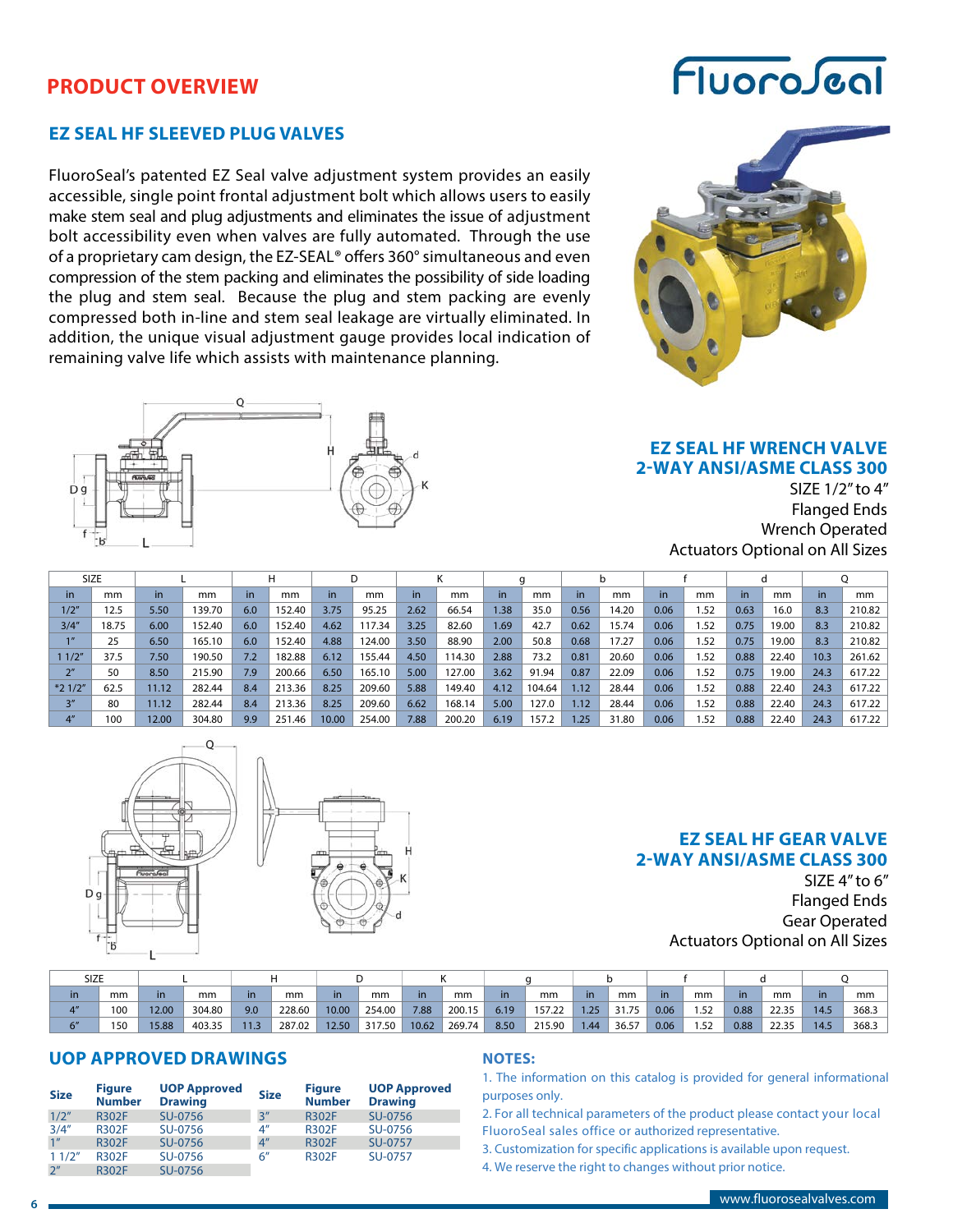# FluoroJeg

### **CONTROLLING PROVISIONS**

These terms and conditions shall control with respect to any purchase order or sale of FluoroSeal Inc.'s products. No waiver, alteration or modification of these terms and conditions whether on Buyer's purchase order or otherwise, shall be valid unless the waiver, alteration or modification is specifically accepted in writing and signed by an authorized representative of FluoroSeal Inc.

### **DELIVERY**

FluoroSeal Inc. will make every effort to complete delivery of products as indicated on its acceptance of an order, but FluoroSeal Inc. assumes no responsibility or liability, and will accept no back charge, for loss or damage due to delay or inability to deliver caused by acts of God, war, labor difficulties, accident, delays of carriers, by contractors or suppliers, inability to obtain materials, shortages of fuel and energy, or any other causes of any kind whatever beyond the control of FluoroSeal Inc. FluoroSeal Inc. may terminate any contract of sale of its products without liability of any nature, by written notice to Buyer, in the event that the delay in delivery or performance resulting from any of the aforesaid causes shall continue for a period of sixty (60) days. Under no circumstances shall FluoroSeal Inc. be liable for any special or consequential damages or for loss, damage, or expense (whether or not based on negligence) directly or indirectly arising from delays or failure to give notice of delay.

### **WARRANTY**

FluoroSeal Inc. warrants for one year from the date of shipment its manufactured products to the extent that FluoroSeal Inc. will replace those having defects in material or workmanship when used for the purpose and in the manner which FluoroSeal Inc. recommends. If FluoroSeal Inc.'s examination discloses to its satisfaction that the products are defective and an adjustment is required, the amount of such adjustment shall not exceed the net sale price of the defective product(s) - no allowance will be made for labor or expense for 3rd party repair or replacement of defective products or damage resulting from same. FluoroSeal Inc. warrants other manufacturers products which it sells to the extent of the warranties and terms & conditions of their respective makers. Where engineering design or fabrication work is supplied, Buyer's acceptance of FluoroSeal Inc.'s design or of delivery of work shall relieve FluoroSeal Inc. of all further obligation, other than expressed in FluoroSeal Inc.'s product warranty.

THIS IS FLUOROSEAL INC.'S SOLE WARRANTY. FLUOROSEAL INC. MAKES NO OTHER WARRANTY OF ANY KIND, EXPRESSED OR IMPLIED, AND ALL IMPLIED WARRANTIES OF MERCHANTABILITY AND FITNESS FOR A PARTICULAR PURPOSE WHICH EXCEED THE AFORE STATED OBLIGATION ARE HEREBY DISCLAIMED BY FLUOROSEAL INC. AND EXCLUDED FROM THIS WARRANTY.

FluoroSeal Inc. neither assumes, nor authorizes any person to assume for it, any other obligation in connection with the sale of its engineering designs or products. This warranty shall not apply to any products or parts of products which (a) have been repaired or altered outside of FluoroSeal Inc.'s factory, in any manner; (b) have been subjected to misuse, negligence or accidents; (c) have been used in a manner contrary to FluoroSeal Inc.'s instructions or recommendations. FluoroSeal Inc. shall not be responsible for design errors due to inaccurate or incomplete information supplied by Buyer or its representatives.

### **LIABILITY**

FluoroSeal Inc. will not be liable for any loss, damage, cost of repairs, incidental or consequential damages of any kind, whether based upon warranty (except for the obligation accepted by FluoroSeal Inc. under "Warranty" above), contract or negligence, arising in connection with the design, manufacture, sale, use or repair of the products or of the engineering designs supplied to Buyer. Any litigation will be interpreted in accordance with the laws of the Province of Québec, Canada and any suit, action or

**TERMS & CONDITIONS**

### **RETURNS**

FluoroSeal Inc. cannot accept return of any product(s) unless its written permission has been first obtained, in which case same will be credited subject to the following: (a) all material returned must, on its arrival at FluoroSeal Inc.'s plant, be found to be in first-class condition; if not, cost of putting in saleable condition will be deducted from credit memoranda; (b) a handling charge deduction will be made from all credit memoranda issued for material returned; (c) transportation charges, if not prepaid, will be deducted from credit memoranda.

### **SHIPMENTS**

All products sent out will be carefully examined, counted and packed. The cost of any special packing or special handling caused by Buyer's requirements or requests shall be added to the amount of the order. No claim for shortages will be allowed unless made in writing within ten (10) days of receipt of a shipment. Claims for products damaged or lost in transit should be made to the carrier, as FluoroSeal Inc.'s responsibility ceases, and title passes, on delivery to the carrier.

### **SPECIAL PRODUCTS**

Orders covering special or non-standard products are not subject to cancellation except on such terms as FluoroSeal Inc. may specify on application.

#### **PRICES AND DESIGNS**

Prices and designs are subject to change without notice. All prices are F.O.B. Point of Shipment, unless otherwise stated.

### **TAXES**

The amount of any sales, excise or other taxes, if any, applicable to the products, shall be added to the purchase price and shall be paid by Buyer unless Buyer provides FluoroSeal Inc. with an exemption certificate acceptable to the taxing authorities.

### **NUCLEAR PLANTS**

Where the products, engineering design or fabrication is for nuclear plant applications, Buyer agrees (a) to take all necessary steps to add FluoroSeal Inc. as an insured supplier under the American Nuclear Insurers (ANI) pool and under the Mutual Atomic Energy Reinsurance Pool (MAERP) for property damage and liability insurance and if necessary steps could have been taken, but are not taken, Buyer shall hold FluoroSeal Inc. harmless against all such losses which could have been thus covered; (b) Buyer agrees to hold FluoroSeal Inc. harmless with respect to any personal injury or death, property damage or any other loss in a nuclear incident which is caused directly or indirectly by defective design, material, or workmanship, furnished by FluoroSeal Inc. and which is covered by insurance maintained by Buyer (or which could be so covered but with respect to which Buyer has elected to self-insure), and further agrees to waive subrogation by its carriers of such insurance against FluoroSeal Inc.; (c) as to nuclear hazards for which Buyer cannot obtain insurance coverage, the liability of FluoroSeal Inc. for any personal injury or death, property damage or any other loss directly caused by defective design, material, or workmanship furnished by FluoroSeal Inc. shall not exceed the value of the material furnished by FluoroSeal Inc. at the time of the loss occurrence.